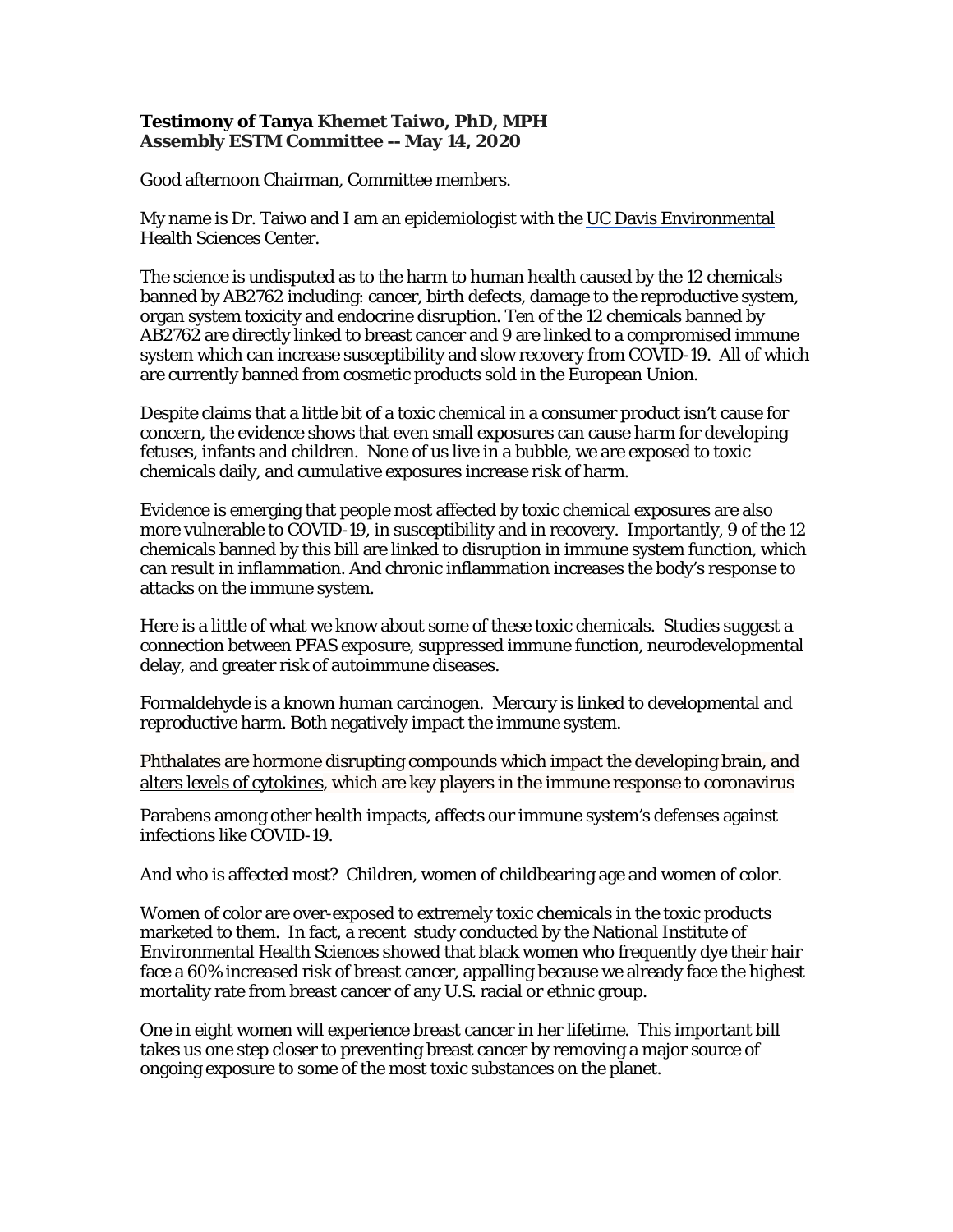As a scientist, a woman of color, and a mother of 3 daughters facing the statistical probability that our risk of breast cancer could be increased simply because of our personal care products, I am here to tell you that's simply not okay.

Safer alternatives to these chemicals exist, and the companies selling these toxic products here in the U.S. are selling the same products without these toxic chemicals in Europe.

In this time of COVID-19, life has been turned upside down, the one thing I know for certain is that we all need to do everything in our power to prevent this disease from causing even more harm. I urge you to support AB2762. Thank you!